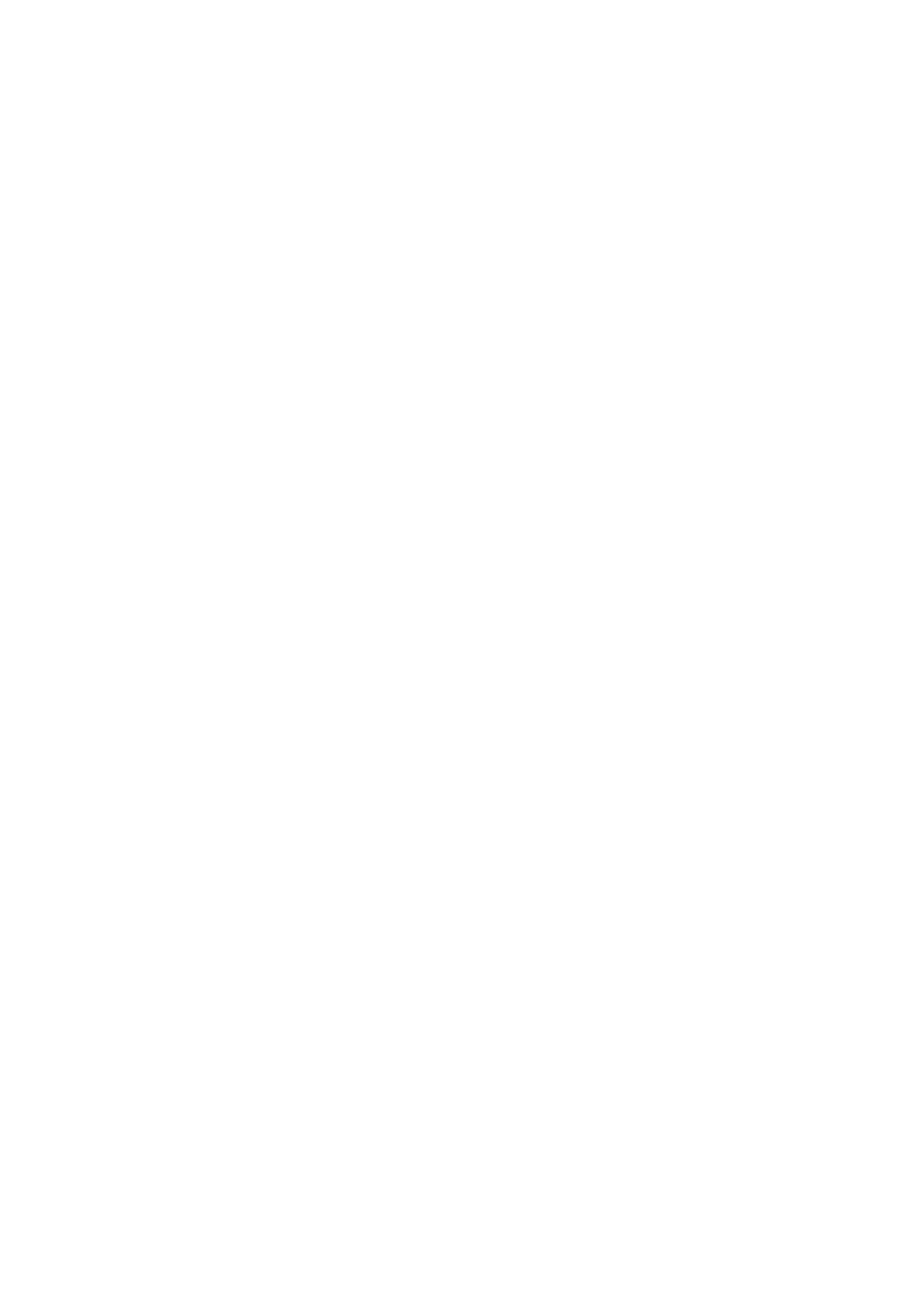### **CONTENTS**

| Introduction                                 | 3                 |
|----------------------------------------------|-------------------|
| Safety and warnings                          | 4                 |
| Installation instructions                    | 7                 |
| Moving or storing your appliance             | 10                |
| Chest freezer operating instructions         | 11                |
| Chest freezer special features               | $12 \overline{ }$ |
| Chest freezer cleaning and care instructions | 13                |
| Storing food in your chest freezer           | 15                |
| Troubleshooting                              | 17                |
| Manufacturer's Warranty                      | 19                |
| Customer Care                                | 21                |

### IMPORTANT! SAVE THESE INSTRUCTIONS

The models shown in this user guide may not be available in all markets and are subject to change at any time. For current details about model and specification availability in your country, please go to our website fisherpaykel.com or contact your local Fisher & Paykel dealer.

#### **Registration**

Register your product with us so we can provide you with the best service possible.

To register your product visit our website: fisherpaykel.com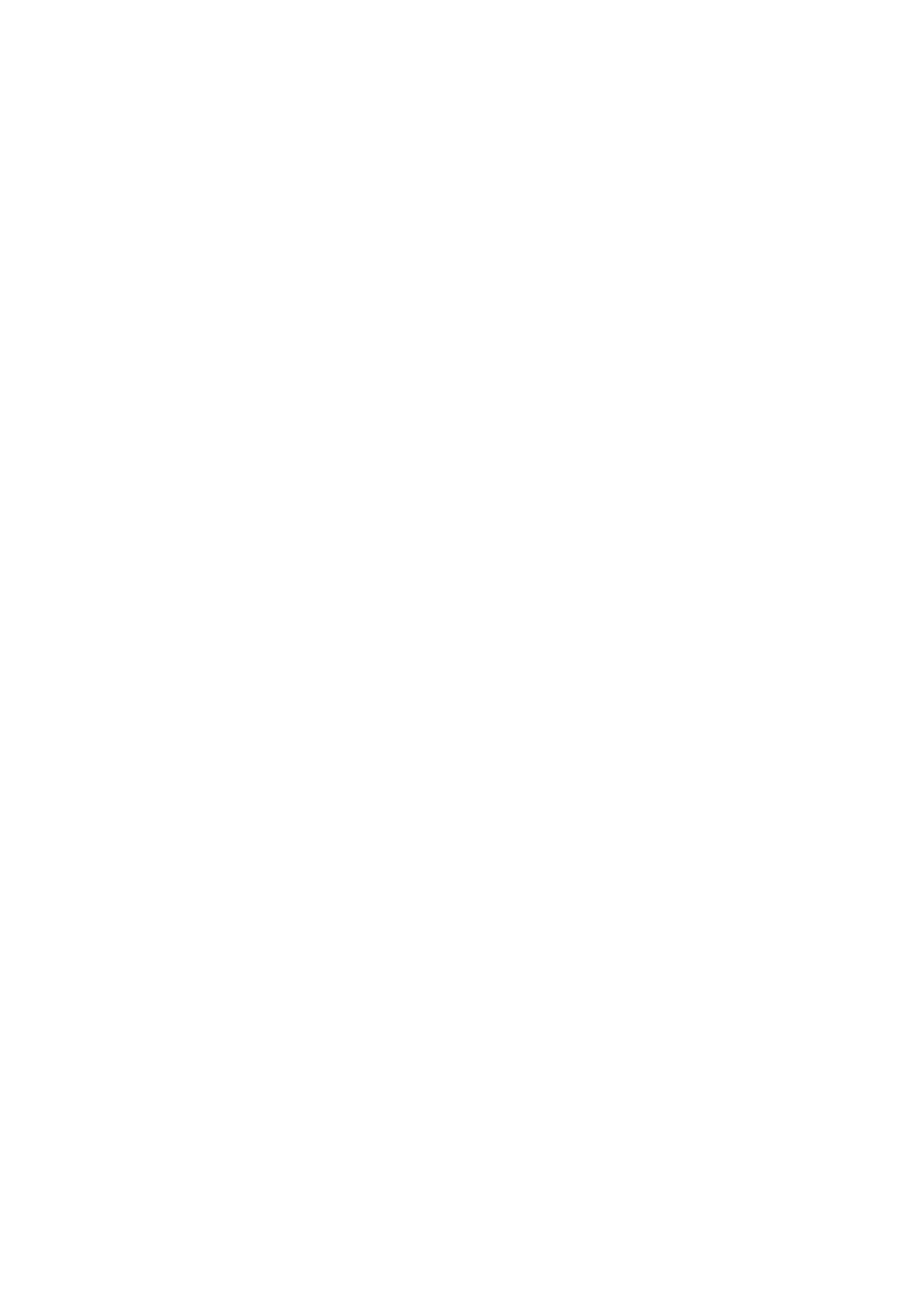Thank you for buying a Fisher & Paykel chest freezer.

At Fisher & Paykel we are very proud of this appliance. This appliance combines size and storage space with the latest features and functions.

We hope you enjoy your new appliance.

| ┍ |   |                            |
|---|---|----------------------------|
|   |   |                            |
|   |   |                            |
|   |   |                            |
|   |   |                            |
|   |   |                            |
|   |   |                            |
|   |   |                            |
|   |   |                            |
|   |   |                            |
|   |   | $\longrightarrow$ 2.9 $\%$ |
|   |   |                            |
|   | O |                            |
| - |   | ⇁<br>$\overline{}$         |

RC519 chest freezer

The diagram above shows an example of one of the models covered in this book.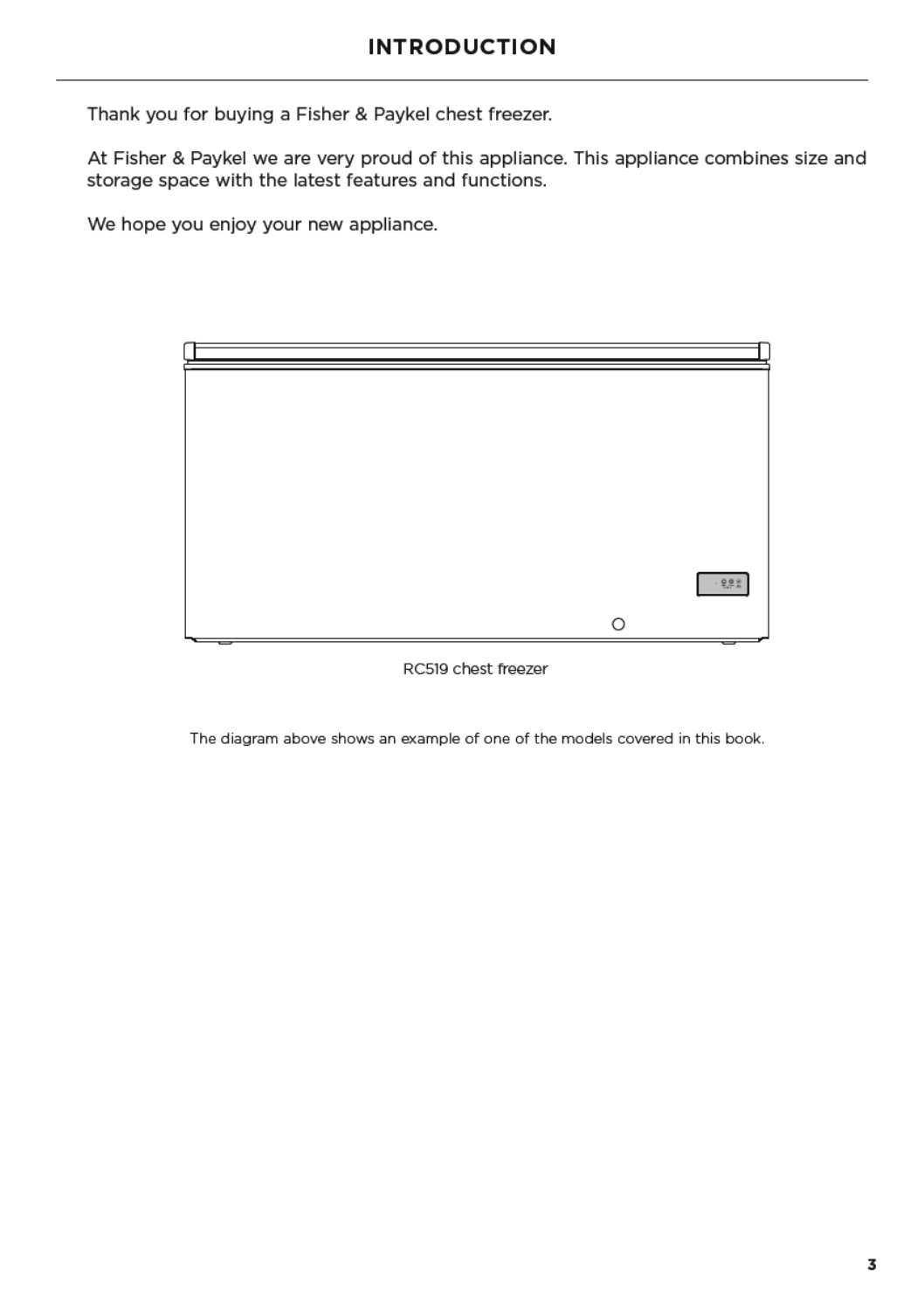#### А **WARNING!**



**Electric Shock Hazard** Read and follow the safety and warnings outlined in this user guide before operating this appliance.

Failure to do so can result in death, electric shock, fire or iniury to persons,



This appliance contains flammable refrigerant isobutane (R600a).

Use this appliance only for the intended purpose as described in the user guide.

# **IMPORTANT SAFETY INSTRUCTIONS:**

### **WARNING!**

When using this appliance always exercise basic safety precautions including the following:

- This appliance can be used by children aged from 8 years and above and persons with  $\bullet$ reduced physical, sensory or mental capabilities or lack of experience and knowledge if they have been given supervision or instruction concerning use of the appliance in a safe way and understand the hazards involved.
- Children should be supervised to ensure that they do not play with the appliance.
- Cleaning and user maintenance shall not be made by children without supervision.
- The manufacturer's installation instructions must be followed when installing the appliance.
- WARNING: Do not use mechanical devices or other means to accelerate the defrosting process, other than those recommended by the manufacturer.
- WARNING: Do not damage the refrigerant circuit.
- In case of damage to the refrigerant circuit, ventilate the area by opening all windows. Do not operate electrical equipment or any other equipment that may produce arcs, sparks or flames in the area. Contact your Fisher & Paykel trained and supported service technician immediately to arrange for the appliance to be repaired.
- It is hazardous for anyone other than an authorised service person to service this appliance. In Queensland the authorised service person must hold a gas work licence or authorisation for hydrocarbon refrigerants to carry out service or repairs which involve removal of covers.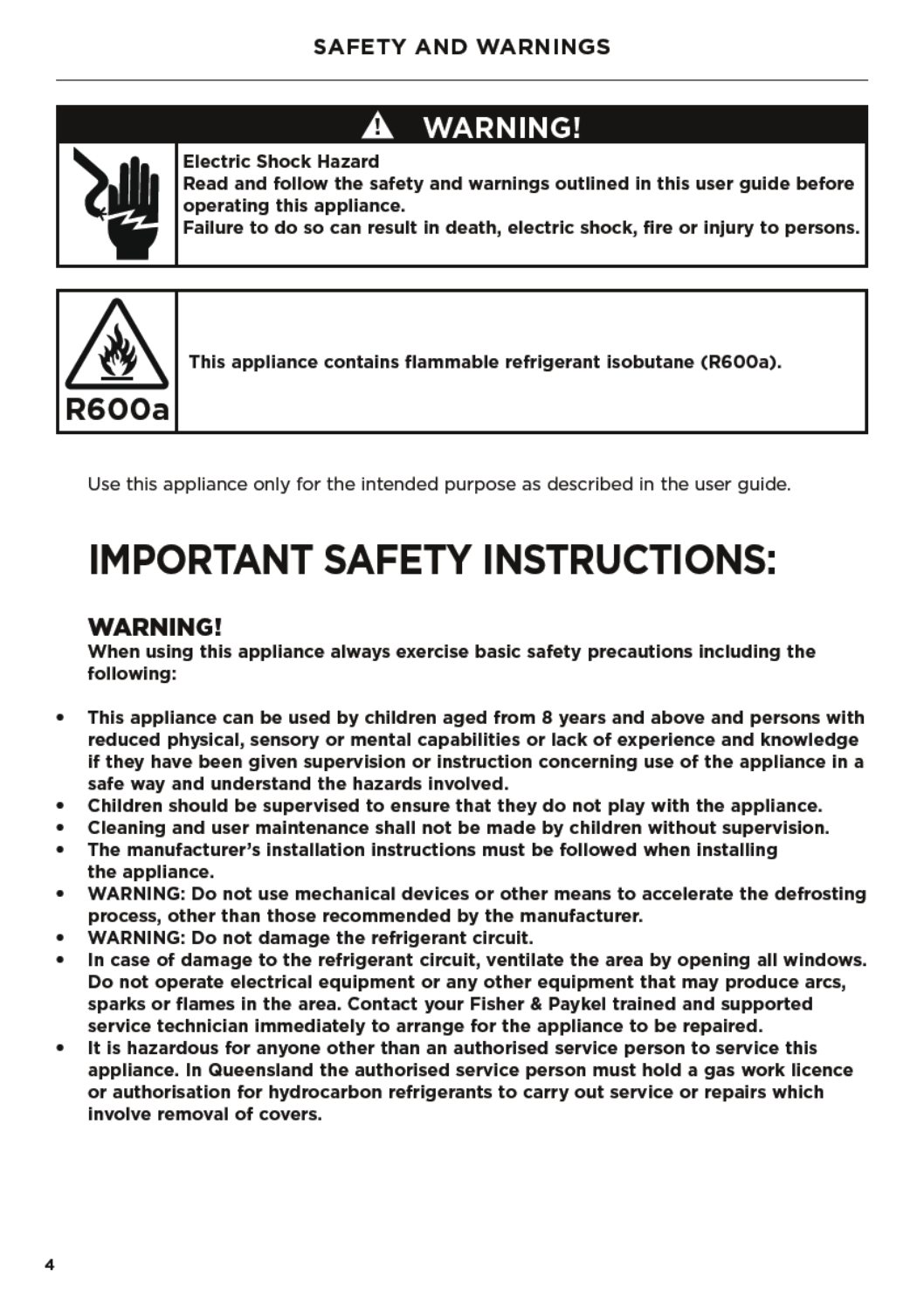### Electrical

- **This appliance must be installed in accordance with the installation instructions before use.**
- **To allow disconnection of the appliance from the supply after installation, incorporate a switch in the fixed wiring in accordance with the wiring rules.**
- **Never unplug your appliance by pulling on the power cord. Always grip the plug firmly and pull straight out from the outlet.**
- **Do not plug in any other appliance at the same power point as your chest freezer or use extension cords or double adapters.**
- **Repair or replace immediately all electric service cords that have become frayed or otherwise damaged. Do not use a cord that shows cracks or abrasion along its length or at either the plug or appliance end.**
- **If the power supply cord is damaged, it must only be replaced by your Fisher & Paykel trained and supported service technician because special purpose tools are required.**
- **When moving your appliance away from the wall, be careful not to roll over or damage the power cord.**
- WARNING: Do not use electrical appliances inside the food storage compartments of **the appliance, unless they are of the type recommended by the manufacturer.**

### IMPORTANT!

**Your appliance is designed to operate for many years without the need for service checks. However, if your appliance is malfunctioning, have it attended to by your Fisher & Paykel trained and supported service technician as soon as possible. All electrical repairs must be carried out by an adequately trained service technician or qualified electrician.**

### Cleaning

- **Many commercially available cleaning products contain solvents that may attack the plastic components of your appliance and cause them to crack.**
- **Avoid using anti-bacterial cleaning products on either the interior or exterior of the cabinet as they may cause rusting of metal components and cracking of plastic components.**
- **Please refer to the 'Chest freezer cleaning and care instructions' section of this user guide for further information.**

### Disposal

- **Extreme care must be taken when disposing of your old appliance to avoid hazards:** 
	- **The flammable refrigerant gas must be safely removed.**
	- **The thermal insulation foam in this appliance contains flammable insulation blowing gases, any exposed foam may be highly flammable and must be carefully treated during disposal.**
	- **The lid should be removed and the freezer baskets left in place so that children may not easily climb inside.**
- Your Fisher & Paykel trained and supported service technician will be able to give **advice on environmentally friendly methods of disposing of your old appliance or freezer.**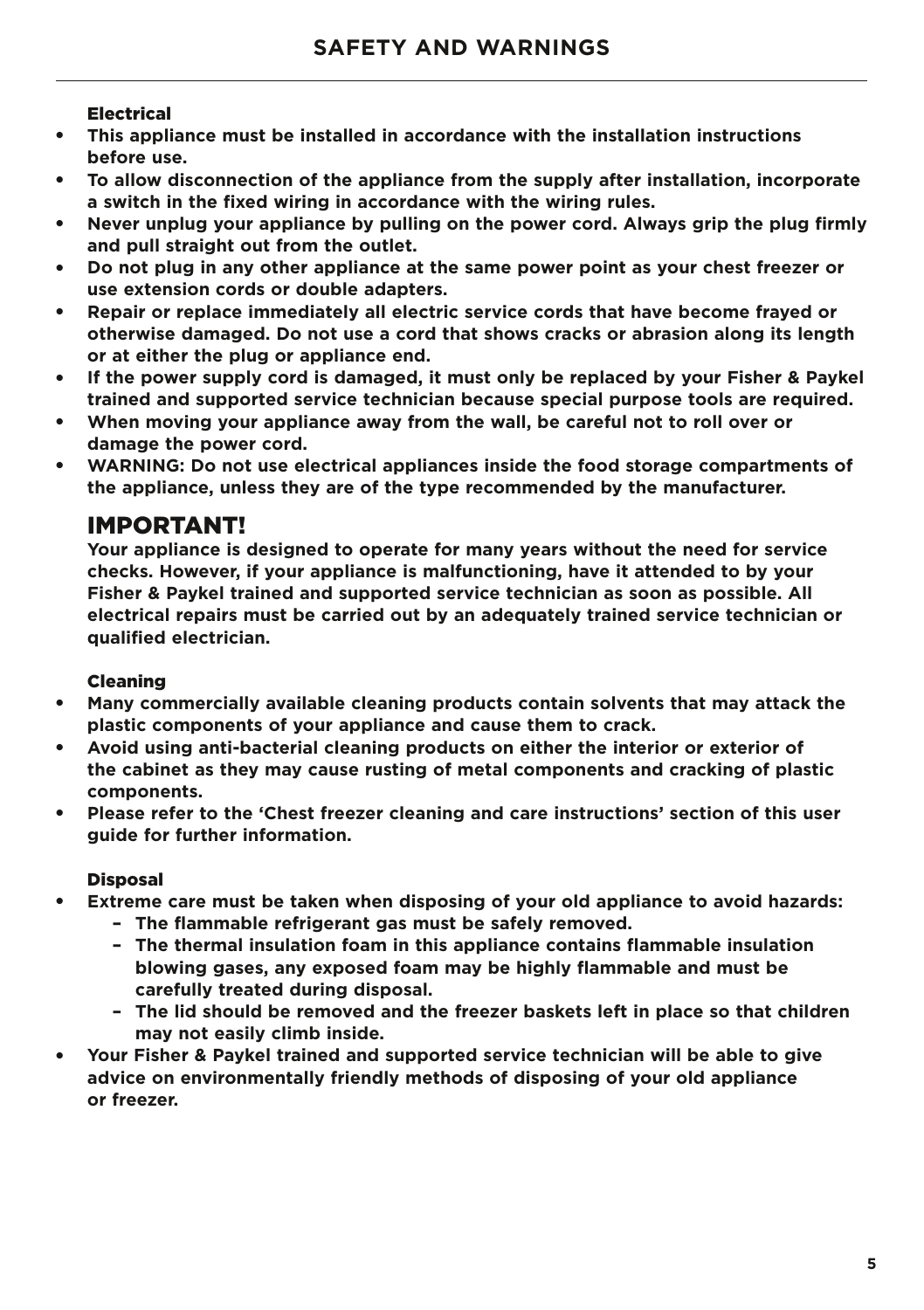### Storing food and drinks

- **Do not store explosive substances such as aerosol cans with a flammable propellant in this appliance.**
- **Never store volatile or flammable materials in your appliance as they may explode.**
- **Never freeze liquids in glass containers. Liquid expands during freezing, which may cause the container to explode.**
- **Never freeze carbonated drinks. They may explode.**
- **Do not consume food if it is too cold. Food removed from the freezer may be cold enough to cause damage when brought into contact with bare skin, eg frozen ice cubes.**

### Power failure — food safety

- **Do not refreeze frozen foods that have thawed completely. The food may be dangerous to eat. Follow the recommendations below if you discover food in your freezer has thawed:**
	- **Ice crystals still visible on food — food may be refrozen but should be stored for a shorter period than recommended.**
	- **Food thawed but still refrigerator cold (0 5°C) — refreezing generally not recommended. Fruits and some cooked food can be refrozen but use as soon as possible. Meat, fish, poultry — use immediately or cook then refreeze. Vegetables — discard as they usually go limp and soggy.**
	- **Food thawed and warmer than 5°C — discard all food.**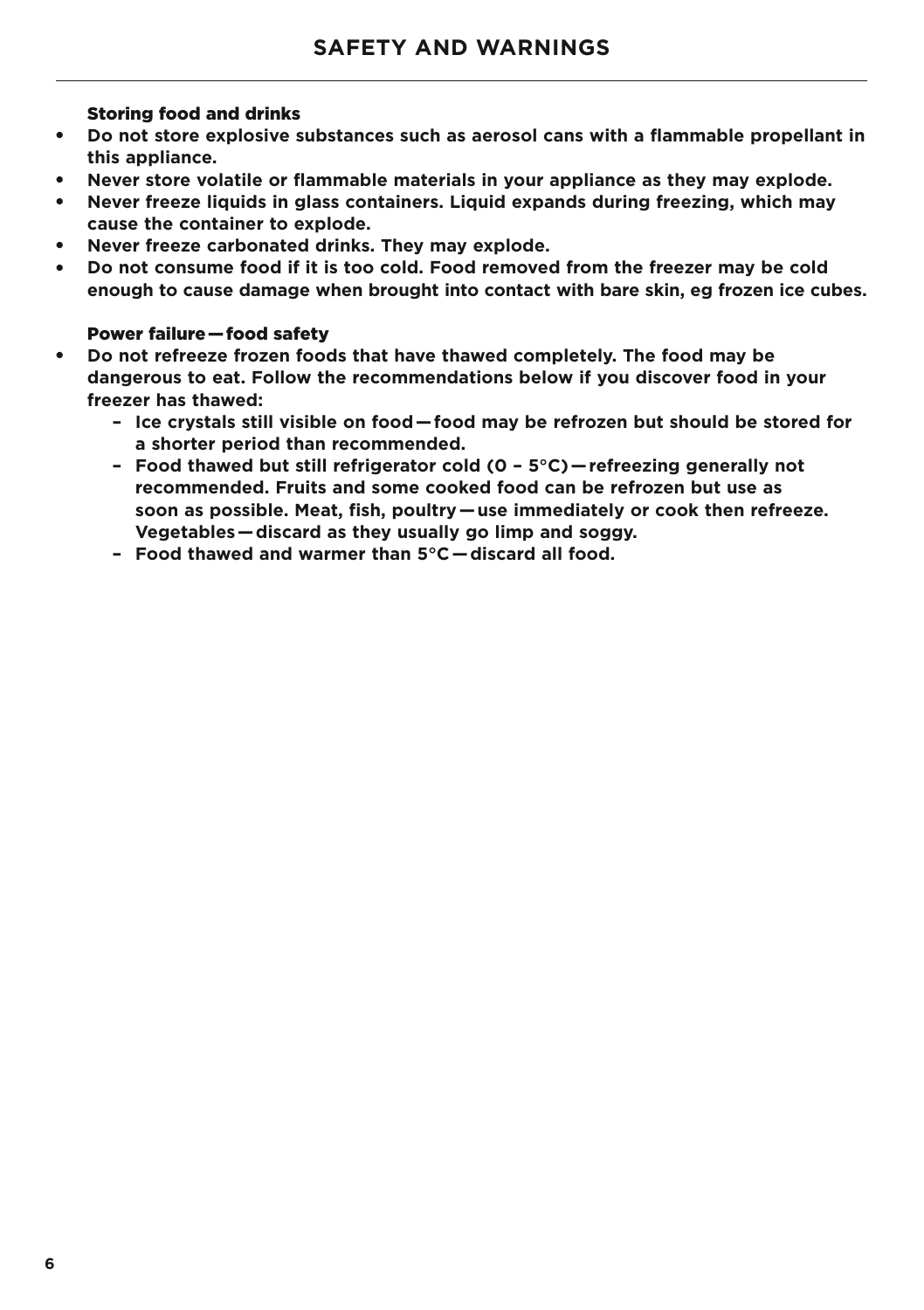### **INSTALLATION INSTRUCTIONS**

Please follow the installation steps below to ensure your appliance operates correctly.

### **1. Power**

- The appliance must be installed so the plug is accessible.
- To ensure that the appliance is not accidentally switched off, connect your chest freezer to its own power point. Do not plug in any other appliance at this power point or use extension cords and double adaptors, as the combined weight of both power cords can pull the double adaptor from a wall outlet socket.
- For power requirements, refer to the information on the serial plate located externally on the back of the appliance.
- It is essential that the appliance is properly grounded (earthed).

### **2. Location**

- Your appliance should not be located in direct sunlight or next to any heat generating appliance such as a cooktop, oven or dishwasher.
- Your appliance is designed for freestanding installation only. It should not be recessed or integrated.
- Ensure flooring is strong enough to support the product fully loaded.

### **3. Installation**

- A Ensure flooring is level.
- $(B)$  Plug the appliance into the power point and switch on.
- $\odot$  Push the appliance into its final position making sure there is the correct air gap between the product and any surrounding cabinetry or walls. See minimum clearance in cabinetry dimensions table.
- $\overline{D}$  Check if the product is rocking or unstable. If unstable:
	- Measure the gap under the side that has come off the floor.
	- Obtain some solid packaging material (hardwood, plastic, etc) which fits firmly into the gap.

Note: do not use metallic materials that may corrode, stain and/or damage floor coverings.

 $E$  Pull the product out of position.

- Place the packaging material in the location diagonally opposite the side that lifts off the floor.
- Make sure the packaging material stays in place when the product is pushed back into position.
- $F$  Push the product back into position checking alignment and lid closing action are satisfactory.
	- Check that the product is stable. If not, repeat  $3\overline{D}$  and  $3\overline{E}$ .

### IMPORTANT!

**When moving the chest freezer never tilt it on an angle more than 45°. This could damage the compressor and sealed system.**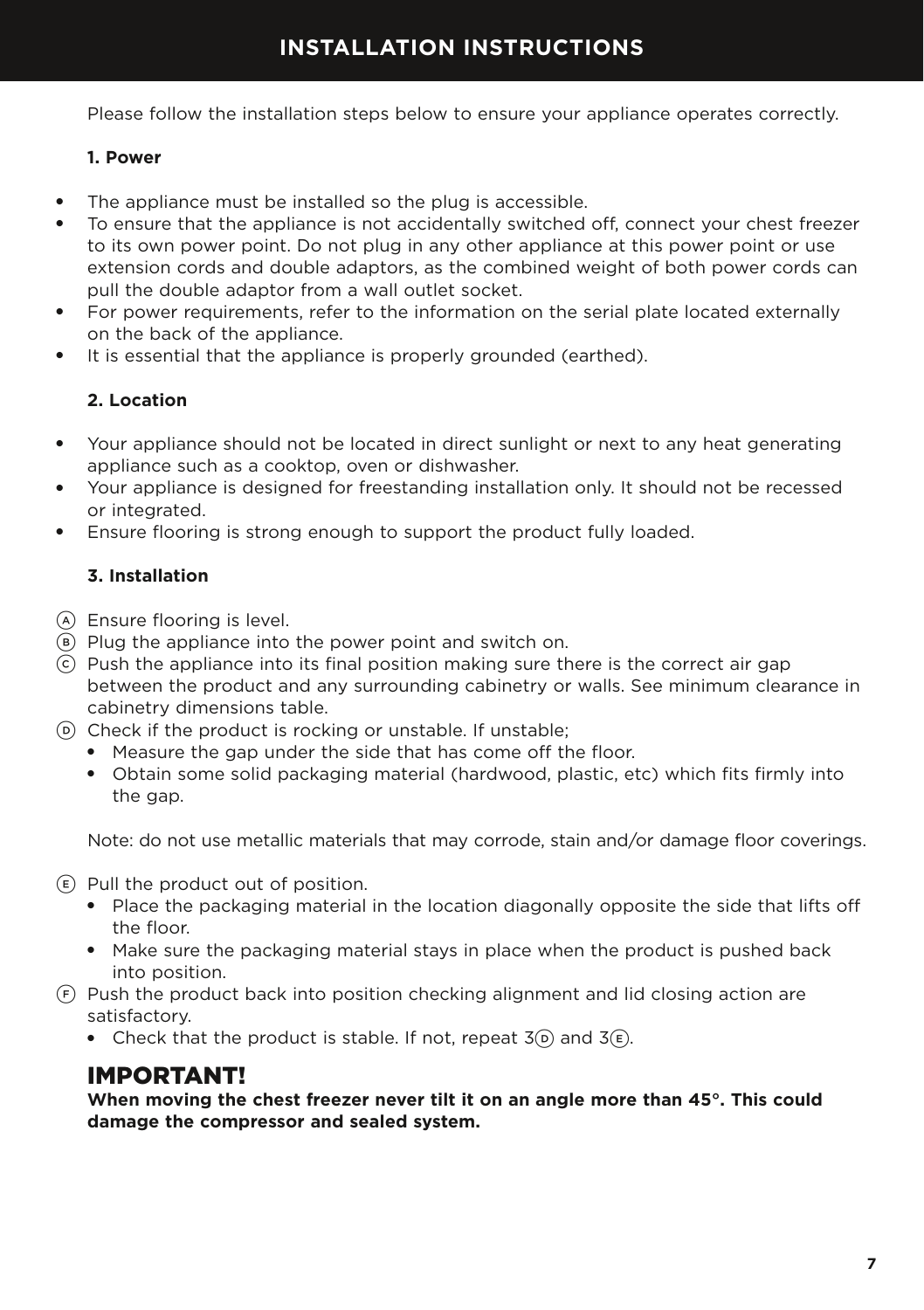### **INSTALLATION INSTRUCTIONS**

### 4. Product and cabinetry dimensions



|                           |                                                | <b>RC143</b> | <b>RC201</b> | <b>RC376</b> | <b>RC519</b> | <b>RC719</b> |
|---------------------------|------------------------------------------------|--------------|--------------|--------------|--------------|--------------|
| <b>PRODUCT DIMENSIONS</b> |                                                |              |              |              |              | mm           |
| (A)                       | Overall height of product<br>(when lid closed) | 847          | 847          | 847          | 847          | 847          |
| (B)                       | Overall width of product                       | 720          | 940          | 1240         | 1650         | 1860         |
| (c)                       | Overall depth of product<br>(including hinges) | 555          | 555          | 695          | 695          | 805          |
| $\circ$                   | Overall height of product<br>(when lid open)   | 1345         | 1345         | 1480         | 1480         | 1595         |
| <b>MINIMUM CLEARANCES</b> |                                                |              |              |              |              | mm           |
|                           | Top clearance (when lid open)                  | 150          | 150          | 150          | 150          | 150          |
|                           | Side clearance                                 | 100          | 100          | 100          | 100          | 100          |
|                           | Rear clearance                                 | 100          | 100          | 100          | 100          | 100          |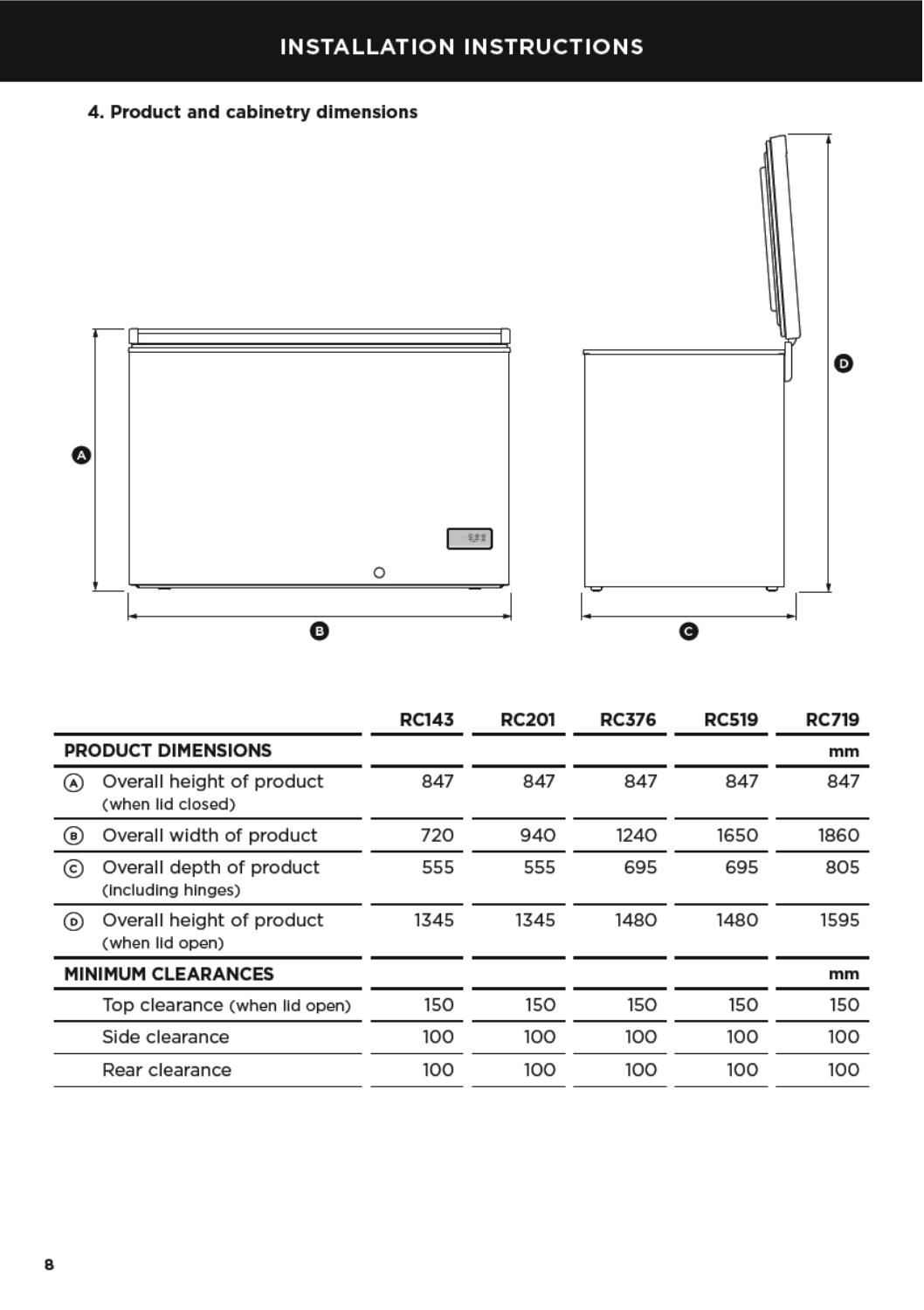### **Before placing food in the freezer compartment**

- Remove all external and internal packaging.
- Clean the inside of the appliance with a mix of warm water and a small amount of liquid detergent, and a soft cloth to remove manufacturing and transportation dust.
- Allow the freezer to run empty for 2 3 hours to allow the compartment to cool to the appropriate temperature.
- The appliance may have an odour on its initial operation, but this will go when the freezer has cooled sufficiently.

### **Energy efficiency**

### For the most energy efficient use of your appliance:

- Ensure your appliance has adequate ventilation.
- Do not cover your appliance with any material that will prevent air from flowing around the cabinet sides.
- Ensure you vacuum around the appliance to remove dust and possible pet hair accumulation. Keep the appliance and its cabinetry free of dust by wiping down with a dry, lint-free cloth (refer to the 'Chest freezer cleaning and care instructions' section).
- Cool hot foods down before placing them in the appliance.
- Do not overfill the compartment.
- Keep lid openings to a minimum.
- Select a temperature setting that isn't too cold.
- Check your lid seals for leaks.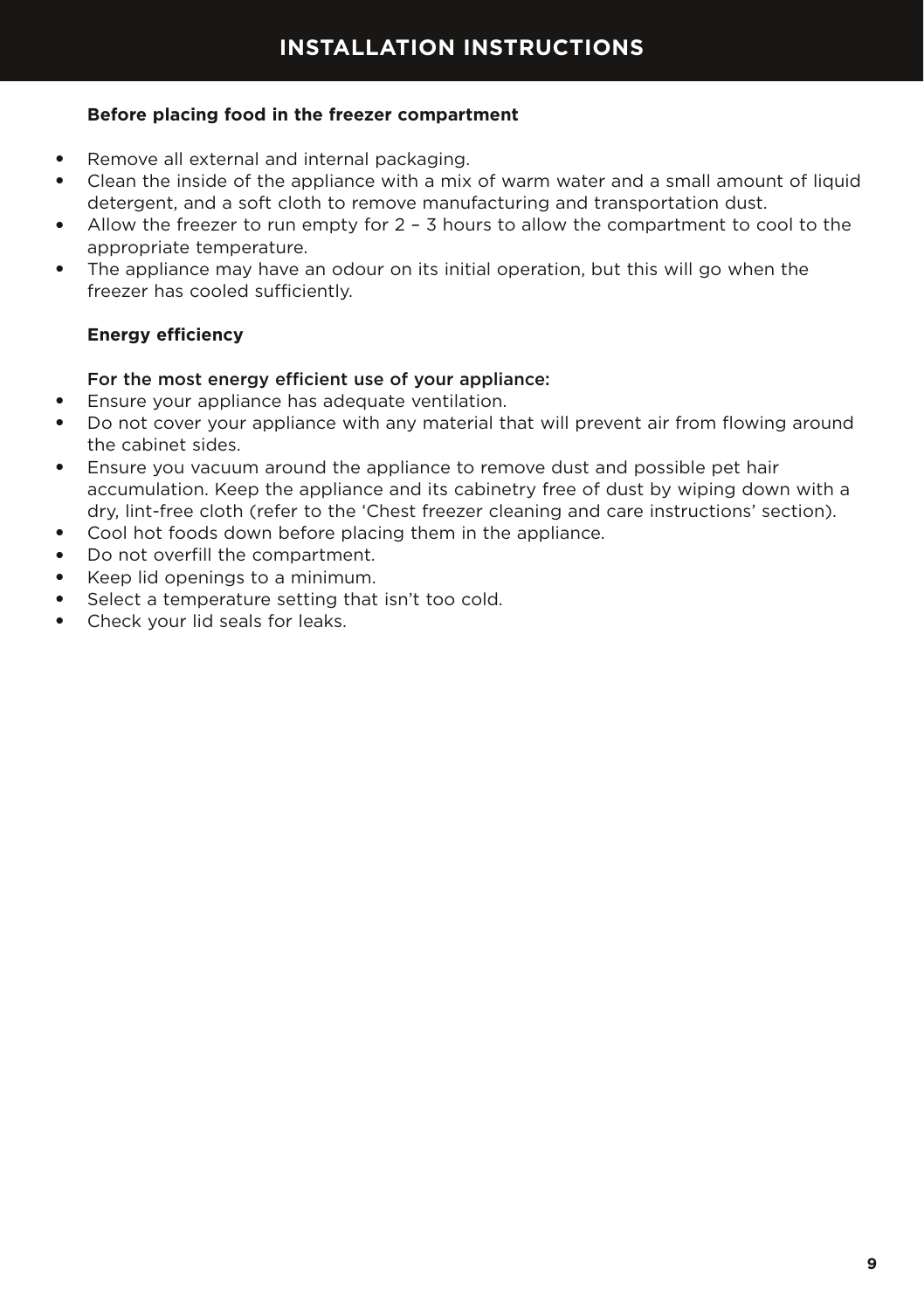If your appliance is turned off for any reason, wait 10 minutes before turning it back on. This will allow the refrigeration system pressure to equalise before restarting.

### **Moving your appliance**

- Turn off the appliance and unplug from the power point. Remove all food.
- Ease the appliance out of its position. Tuck the power cord away, tape the bins in place and tape the lid shut.
- Relocate and install. If the appliance has been left on its side for any length of time, leave it standing upright for at least 2 – 3 hours before turning on.

### **Storing your appliance**

- When storing your cleaned appliance, leave the lid open. This allows air to circulate and prevents the build-up of bacteria and moulds.
- Before using again, clean well using a mixture of warm water and a small amount of liquid dishwashing detergent. Rinse with clean water and dry with a soft lint-free cloth.

### **Holiday time**

● We recommend you leave your appliance operating while you are on holiday.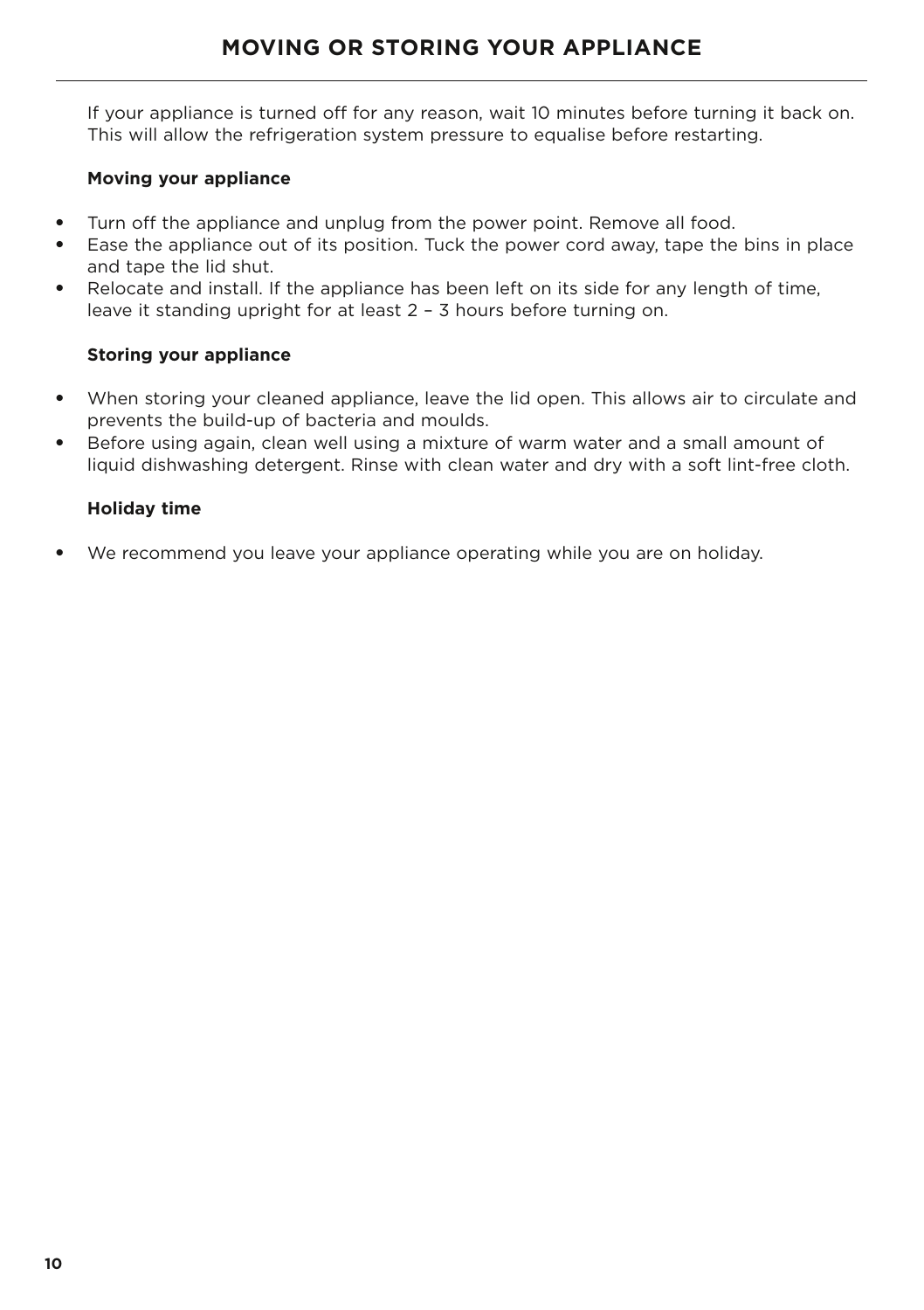### **Temperature control**

- $\bullet$ On start up the freezer will be set to its factory setting of -18°C. At this temperature the food will keep for the length specified in the freezer storage guide. Refer to 'Storing food in your chest freezer' section for specific guidelines.
- $\bullet$ The compartment temperature is accurately and independently controlled and does not change with the surrounding temperature or humidity.
- If you wish to alter the temperature of your freezer this can be easily done by using the  $\bullet$ control panel located externally on the front-right of the appliance.

### External control panel to adjust temperature



| <b>EXTERNAL DISPLAY FEATURES</b> |                        |                                                                         |  |
|----------------------------------|------------------------|-------------------------------------------------------------------------|--|
| $+$ and $-$                      | Temperature adjustment | Temperature will change on screen when $+$ or<br>- buttons are pressed. |  |
| 淼                                | <b>Fast freeze</b>     | 發 icon will illuminate on screen when 'Fast<br>Freeze' is activated.    |  |
| 8                                | Key lock               | <b>o</b> icon will illuminate on screen when key lock<br>is activated.  |  |

### **Temperature adjustment**

- To adjust the temperature warmer by  $1^{\circ}$ C press the  $+$  button once.
- To adjust the temperature colder by  $1^{\circ}$ C press the  $-$  button once.
- The temperature range is -12°C to -26°C.

### Normal operating sounds

Chest freezers can produce sounds somewhat different to other refrigerator and freezer appliances.

### Normal operating sounds include:

- Boiling water, gurgling sounds or slight vibrations. These are the result of the refrigerant  $\bullet$ circulating through the cooling coils.
- A clicking sound from the thermostat cycling on and off.
- Other sounds may be heard for the following reasons:
	- Cabinet not level.
	- Bottles or jars rattling on shelves.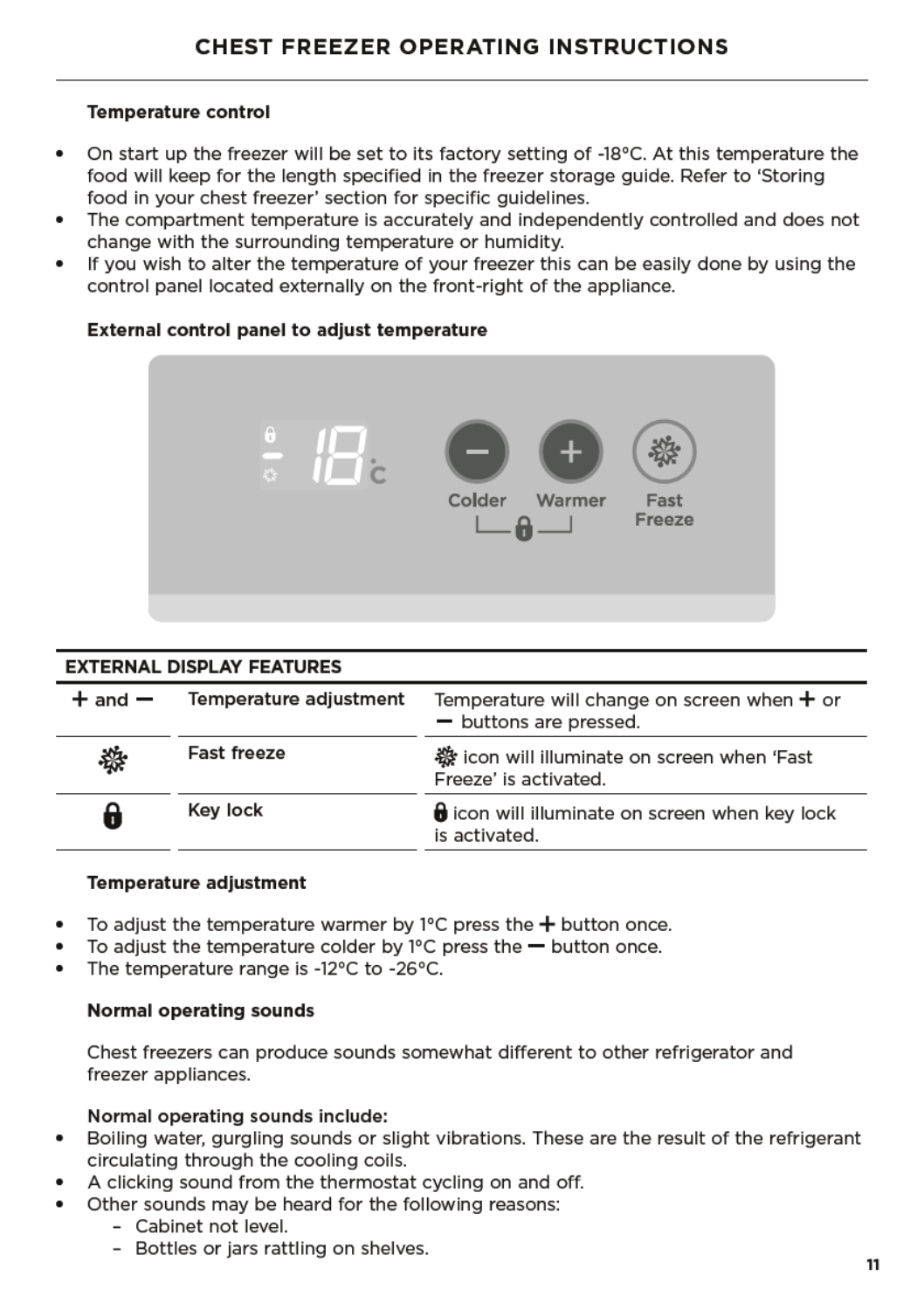### **Fast freeze**

We have created the 'Fast Freeze' feature to help you get the best possible results when freezing fresh food. 'Fast Freeze' boosts the freezing speed by dropping the freezer to its coldest temperature for 56 hours, which helps to ensure vital freshness, texture and taste are retained during the freezing process.

- To activate, press the ※ button on the external display. The ※ icon will illuminate on  $\bullet$ the LED screen when the function is activated.
- To deactivate before the 56 hours has elapsed, press the 潑 button again. When 'Fast  $\bullet$ Freeze' is deactivated the 数 icon will no longer be illuminated.
- For best results we recommend that you activate the function before it is required.  $\bullet$ Alternatively, activate it when placing food into the freezer.

### **Kev lock**

Key lock allows you to disable the buttons on the external control panel. This will ensure that any settings will not be accidentally activated or adjusted.

- To activate key lock press and hold the  $=$  and  $+$  buttons for 4 seconds.
- The  $\theta$  icon will illuminate on the LED screen when the function is activated.
- Key lock will not automatically deactivate. To manually deactivate, press and hold the  $=$  and  $+$  buttons for 4 seconds.
- The  $\bigoplus$  icon will no longer be illuminated.

### **Energy saving**

- The display screen will automatically turn off when inactive for 30 seconds to save energy.  $\bullet$
- Press any button to illuminate the panel.

### **Freezer baskets**

- The baskets supplied with your freezer are removable.
- Ensure that packages do not protrude above the top of each basket, and for ease of lifting make sure they are not loaded with a lot of heavy food.
- $\bullet$ We recommend that foods requiring longer storage should be kept at the bottom of the freezer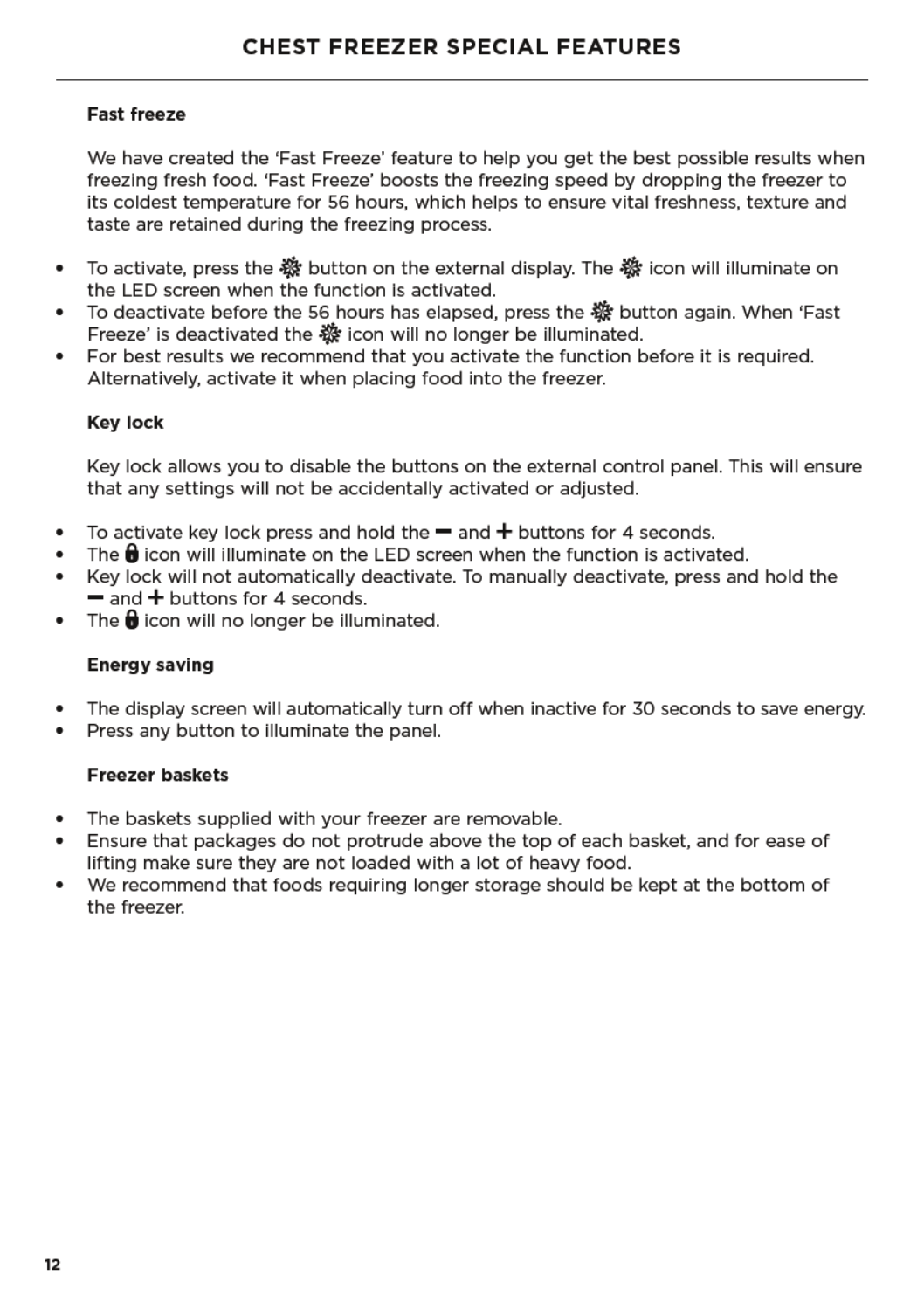### WARNING!

### **To avoid electric shock always unplug your freezer before cleaning. Ignoring this warning may result in death or injury.**

### **Exterior**

Clean all exterior surfaces with a mix of warm water and liquid dishwashing detergent, and a soft cloth. If necessary, clean the lid gasket and the recessed handle with an old toothbrush, warm water and liquid dishwashing detergent.

### **Cabinet surround**

- To maximise operating efficiency regularly vacuum the flooring around your appliance.
- Cleaning behind the appliance is required once or twice a year. More frequent cleaning may be necessary for dusty homes or those with pets shedding hair.
- To do this switch off and unplug the appliance and pull the appliance out from the wall.
- Vacuum the flooring behind your appliance to remove dust accumulation. Use a dry lintfree cloth to clean the appliance walls and surrounding cabinetry.
- After cleaning, plug in and switch on. Push the appliance into position.

### **Interior**

- It is important to keep the interior of the freezer clean to help prevent food from becoming contaminated during storage.
- The amount and types of food stored determines how often cleaning should be carried out.
- Remove the baskets from the freezer. Wash in warm water and detergent; rinse in clean water and dry before replacing.
- Wipe over the interior surfaces with warm water and liquid dishwashing detergent. Alternatively you can use 1tsp baking soda dissolved in 500ml of warm water. Rinse with clean water. Use a toothbrush for the lid gasket.
- To help remove "old stale freezer" smells add a few drops of vanilla essence or vinegar to the water before cleaning.
- Do not use harsh, abrasive cloths on any part of the appliance.

### IMPORTANT!

**Many commercially available cleaning products contain solvents that may attack the plastic components of your appliance and cause them to crack. It is important to use only warm water and a small amount of liquid dishwashing detergent on any components inside and outside your appliance. Avoid using anti-bacterial cleaning products on either the interior or exterior of the cabinet as they may cause rusting of metal components and cracking of plastic components.**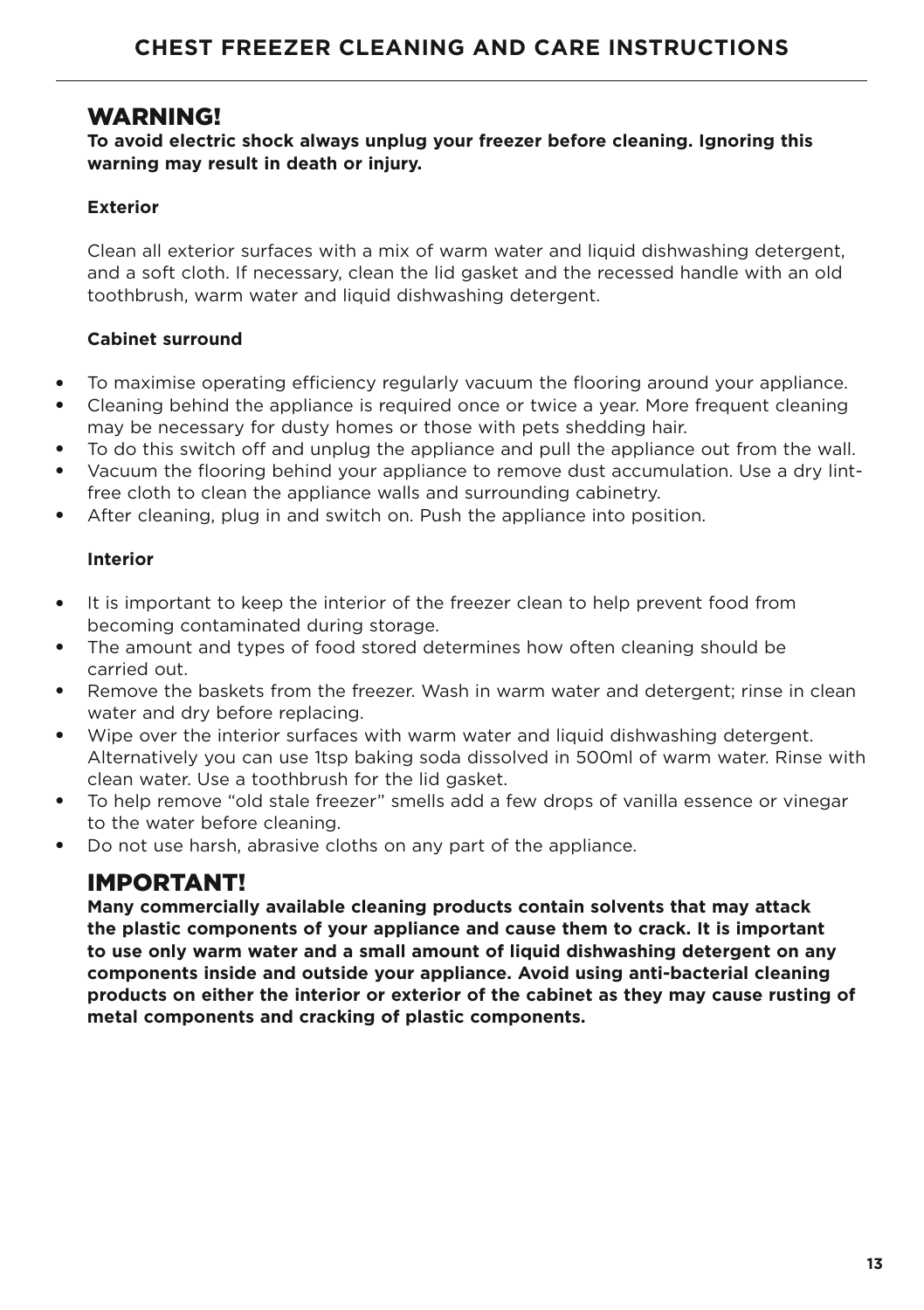- Frost forms faster on the top edge of the freezer compartment in climates of high humidity as this is the area of first contact to the warm moist air when the lid is open.
- Your chest freezer is designed with a flexible lid seal to keep warm air out of the freezer. Sometimes immediately after closing your chest freezer, you may notice the lid is difficult to re-open. This is normal. Wait a few minutes and try again.

It is recommended that your freezer be defrosted when the frost is greater than 6mm thick using the plastic scraper provided.

### **Defrosting your chest freezer**

- $(1)$  Remove all frozen food and wrap it in several layers of paper. Place in a refrigerator or a cool environment, eg insulated bin.
- 2 Switch the power off at the wall.
- 3 Remove the drain plug from the inside of the freezer.
- 4 Place a shallow tray beneath the outer drain plug. Pull out the drain plug. This will let the water flow out into the tray. Pour approximately 1L of warm water down the drain to clear it of possible residual ice.

Note: monitor the tray under the drain to avoid overflow. While defrosting, leave the freezer lid open. If you wish to reduce the defrosting time, place containers of hot water in the freezer and close the lid.

- 5 Use the plastic scraper supplied or a plastic spatula to remove any loose ice.
- 6 Empty out the tray of water. Wipe out the defrosted freezer. Use a mix of 500ml water with 1tsp of baking soda or a small amount of liquid dishwashing detergent and warm water. Rinse with clean water and dry.
- $(7)$  Carefully clean the drain. Replace the internal and external drain plugs.
- 8 Switch the freezer on. Close the lid and leave running for 15 minutes before replacing the frozen food.

### IMPORTANT!

- **DO NOT use knives or any other sharp instrument to remove the ice as the freezer surface may become irreversibly damaged.**
- **DO NOT use harsh abrasive cloths and cleaners, or highly perfumed strong smelling cleaners or solvents on either the interior or exterior of the freezer.**

### IMPORTANT!

**Your appliance is designed to operate for many years without the need for frequent service checks. However, if your appliance is malfunctioning, have it attended to by your Fisher & Paykel trained and supported service technician as soon as possible. All electrical repairs must be carried out by an adequately trained service technician or qualified electrician.**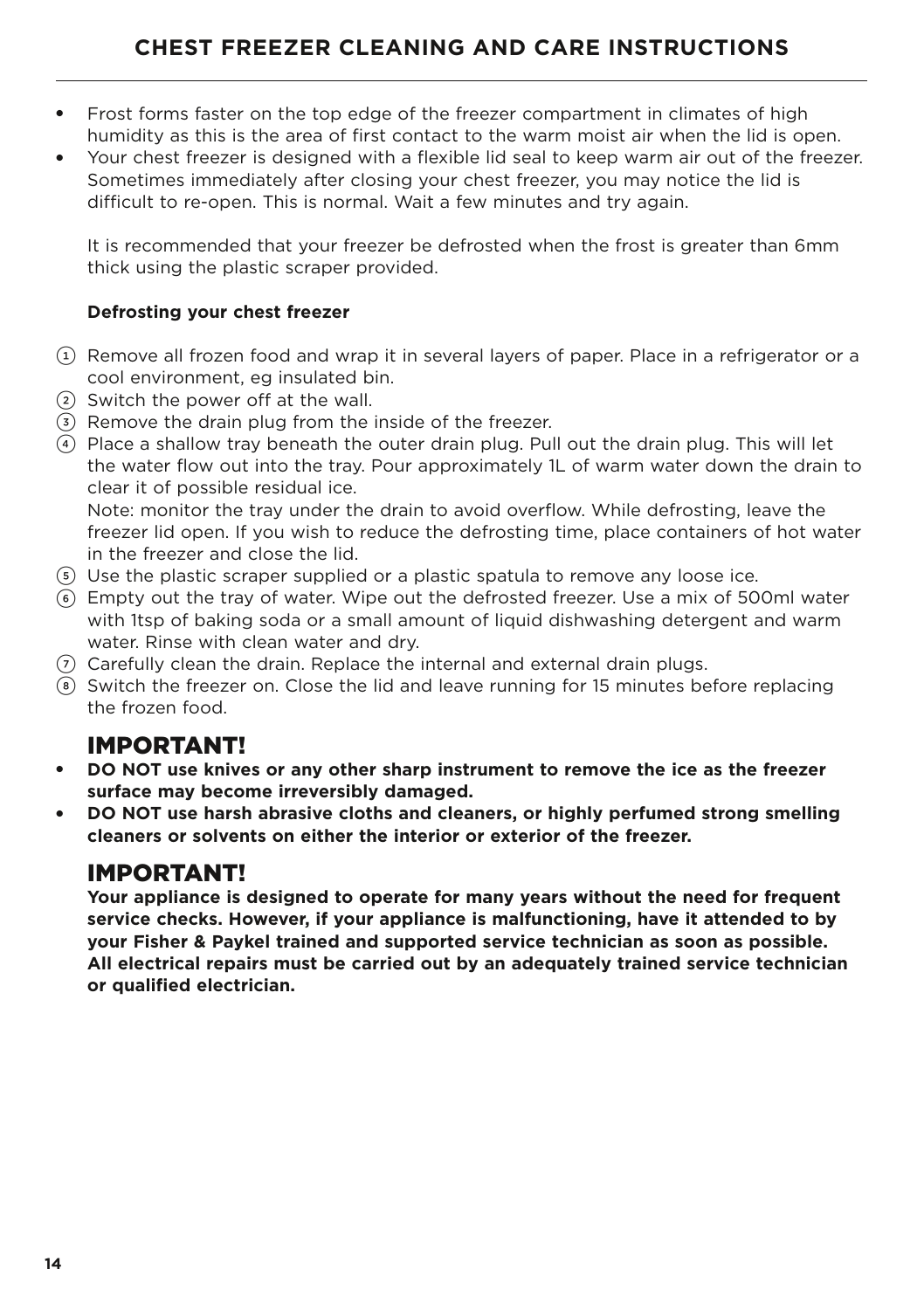The use of temperatures of -18°C or colder to store food means that the food can be kept for longer periods than when refrigeration temperatures are used. This is because the growth of bacteria, moulds and yeasts are stopped, and chemical and physical reactions are severely restricted at such low temperatures.

### **Frozen food care**

### For best results:

- Choose only high quality foods that freeze well.
- Store at -18°C or colder. Take care to maintain this low storage temperature, eg try to avoid opening the freezer door unnecessarily. If your ice cream is soft you are running your freezer too warm.
- Leave space at the top of containers or plastic bags containing liquids or semi-solid foods. These expand as they freeze. Usually 20 – 50mm head space is recommended. Seal. Ideally, remove all the air from the package after food is frozen.
- Packages or containers of solid foods should have the air removed from them and be sealed tightly before freezing.
- Use the 'Fast Freeze' function when freezing fresh food. This helps to speed up the freezing process, giving optimum freezing results. It is recommended that the function is activated approximately 2 hours before required.
- Freeze immediately or as quickly as possible. Freeze only small quantities of food at any one time. For best results we recommend that only 1kg of food be frozen per 25L of freezer storage volume at any one time. For faster freezing we recommend that fresh food is placed at the top of the freezer compartment close to the air vent.
- Thaw foods preferably in a refrigerator, or using a microwave oven or multifunction oven.
- Keep a constant turnover of food. Use older items of food first and do not exceed recommended storage times.
- Use good quality freezer proof packaging to maintain food quality.
- If food is only covered in plastic film place inside a freezer-proof plastic bag.

### Recommended freezer storage times

These times should not be exceeded.

| <b>MONTHS</b> | <b>TYPE OF FOOD STORED</b>                                                                             |
|---------------|--------------------------------------------------------------------------------------------------------|
|               | Bacon, casseroles, milk                                                                                |
|               | Bread, ice cream, sausages, pies – (meat and fruit), prepared shellfish,<br>oily fish                  |
|               | Non-oily fish, shellfish, pizza, scones and muffins                                                    |
| 4             | Ham, cakes, biscuits, beef and lamb chops, poultry pieces                                              |
| 6             | Butter, vegetables (blanched), eggs whole and yolks, cooked crayfish,<br>minced meat (raw), pork (raw) |
| 12            | Fruit (dry or in syrup), egg whites, beef (raw), whole chicken, lamb<br>(raw), fruit cakes             |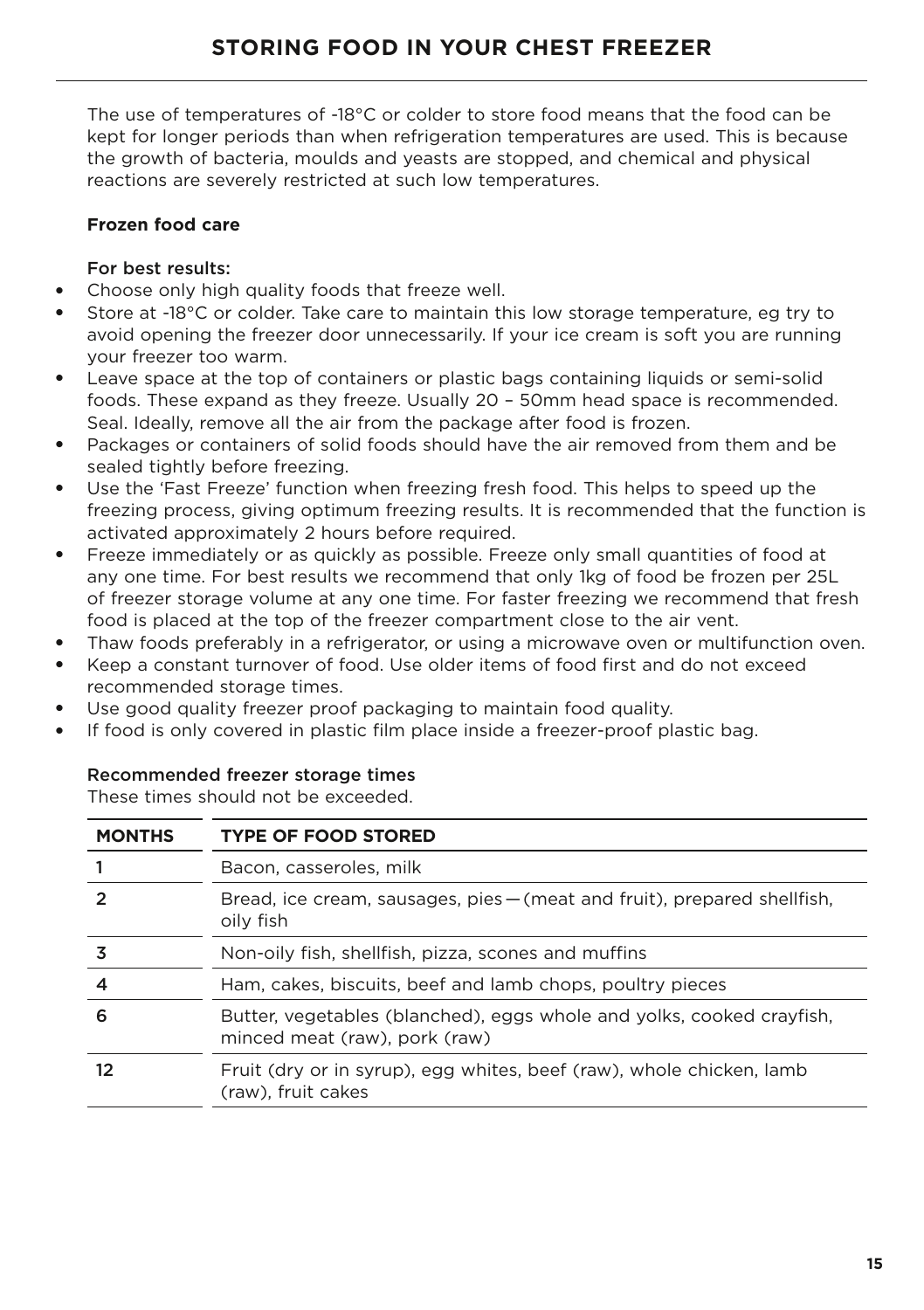### **Meat, poultry and game**

- Do not try to freeze more than 1kg of meat per 25L of freezer storage volume at any one time. Meat must be frozen quickly in order to maintain its texture.
- Do not stuff poultry before freezing.
- Red meat can be cooked from frozen, or from the partly or completely thawed states. Remember to allow extra cooking time if cooking from frozen.
- Always thaw poultry completely before cooking.

### **Fish**

- Fish is best frozen commercially. If, however, you do want to freeze fish at home, make sure the fish is very fresh and of high quality.
- Clean, scale and preferably leave whole. All fish should be wrapped in two layers of packaging as depending on the type of fish, odours and flavours can be readily transferred either to or from it. Seal well.
- For best results, cook from either the frozen or partly thawed state.

### **Fruit**

- Choose high quality, mature, and ready to eat fruit. Preferably select varieties recommended for freezing.
- Avoid unripe and over-ripe fruit.
- The way fruit is packed depends on how it is to be used. Fruits packed in syrup are ideal for desserts, whereas fruits packed without sugar are better used for cooking. Most fruits can be stored for 8 – 12 months.

### **Vegetables**

- Most vegetables freeze well, although 'salad' vegetables lose their crispness. Other vegetables, eg celery, onion and tomatoes, should only be used in cooked dishes as they soften on freezing.
- Freeze only high quality, mature, ready-to-eat vegetables.
- Sort and discard any vegetables that are damaged.
- It is necessary to blanch most raw vegetables prior to freezing.
- Blanching involves a short cooking period during which vegetable enzymes are destroyed. If these enzymes are not destroyed they cause undesirable physical and chemical changes during freezer storage.
- Vegetables can be blanched in boiling water, steam or microwave oven. If using boiling water, boil vegetables for 2 – 4 minutes and cool quickly.
- In general, frozen vegetables are best cooked from their frozen state.

### **Prepared and cooked foods**

Most cooked foods can be frozen but it is not recommended to freeze the following: Cooked egg white, custards, cream fillings and milk puddings, gelatine or jelly-like dishes, mayonnaise and similar salad dressings, meringue toppings. These tend to separate on thawing.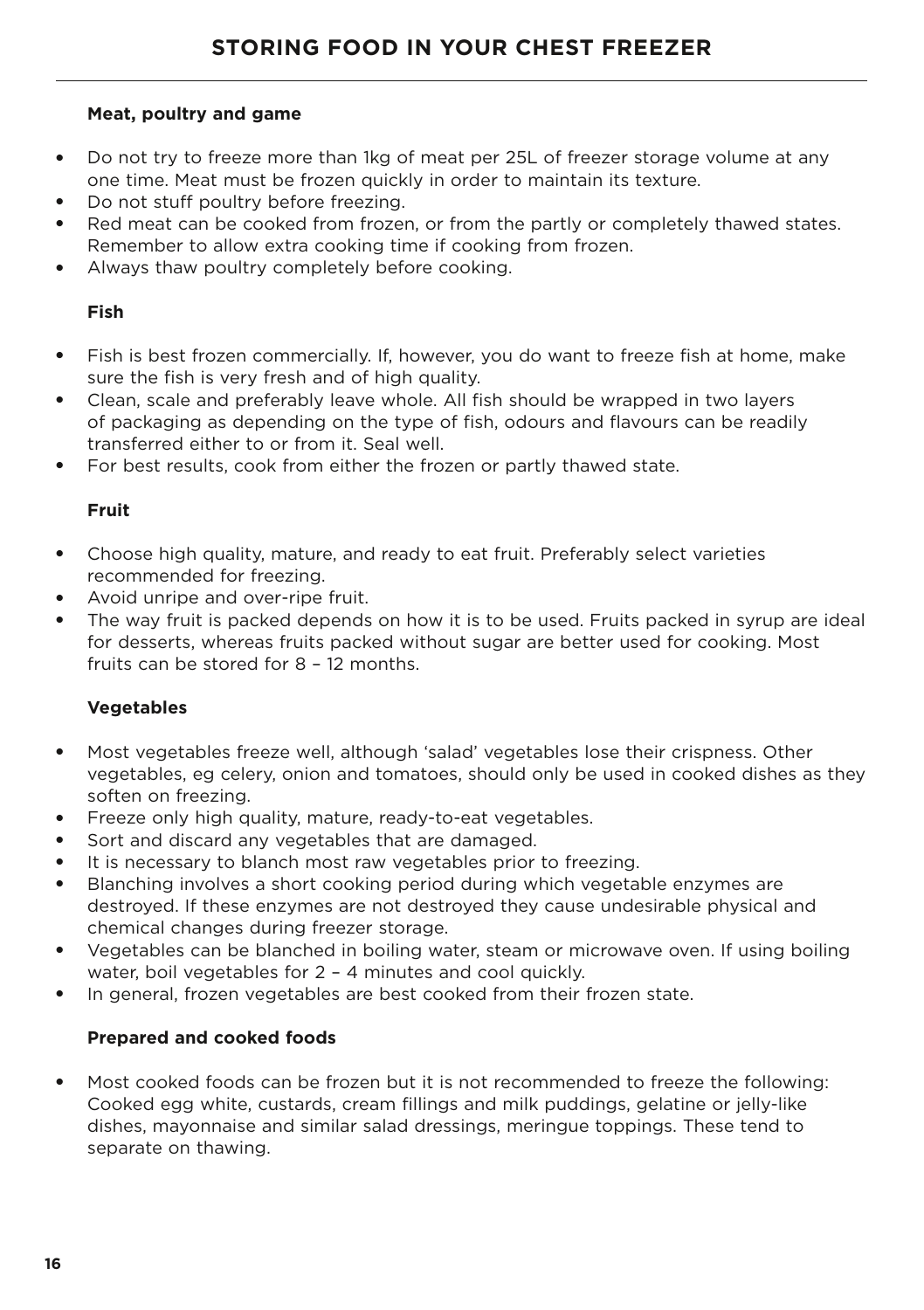If there is a problem with your appliance, please check the following points before contacting your local Fisher & Paykel trained and supported service technician or the Customer Care Centre.

Product parts and accessories can be purchased through Fisher & Paykel Customer Care Centre or online at fisherpaykel.com (this service is available to selected markets only).

### **Fault codes**

In the unlikely event of a fault, a fault code will be displayed on the control panel. Please take note of the fault code and contact our Customer Care Centre.

| <b>PROBLEM</b>                              | <b>POSSIBLE CAUSES</b>                                         | <b>WHAT TO DO</b>                                                                                                               |  |  |
|---------------------------------------------|----------------------------------------------------------------|---------------------------------------------------------------------------------------------------------------------------------|--|--|
| <b>Appliance does</b><br>not operate.       | No electricity at power<br>outlet.                             | Check that the plug is correctly<br>connected and power switched on.                                                            |  |  |
|                                             |                                                                | Check another appliance at the same<br>outlet.                                                                                  |  |  |
|                                             |                                                                | Check house fuse.                                                                                                               |  |  |
| Motor operates                              | Hot weather.                                                   | Minimise lid openings to allow<br>temperature to stabilise.                                                                     |  |  |
| for long periods.                           | Frequent lid openings.                                         |                                                                                                                                 |  |  |
|                                             | Large amount of food<br>recently added.                        |                                                                                                                                 |  |  |
|                                             | Temperature control set<br>too low.                            | Refer to the 'Temperature Control'<br>section.                                                                                  |  |  |
|                                             | Not sealing properly.                                          | Check that cabinet is level and gasket<br>seals are clean.                                                                      |  |  |
| <b>Storage</b><br>compartments              | Temperature setting not<br>correct.                            | Refer to the 'Temperature Control'<br>section.                                                                                  |  |  |
| too warm.                                   | Frequent openings.                                             | Minimise openings to allow                                                                                                      |  |  |
|                                             | Large amount of food<br>recently added.                        | temperature to stabilise.                                                                                                       |  |  |
| Unfamiliar<br>noises.                       | Cabinet not stable or level.                                   | Refer to the 'Installation Instructions'<br>section.                                                                            |  |  |
| <b>Exterior of</b><br>cabinet is warm.      | This is normal.                                                |                                                                                                                                 |  |  |
| Condensation<br>on outside of<br>appliance. | Not unusual during periods<br>of high humidity.                | Wipe dry.                                                                                                                       |  |  |
| Appliance<br>operating<br>inefficiently.    | Accumulation of dust on or<br>behind the compartment<br>cover. | Refer to the 'Chest freezer cleaning<br>and care instructions' section.<br>If problem persists please contact<br>Customer Care. |  |  |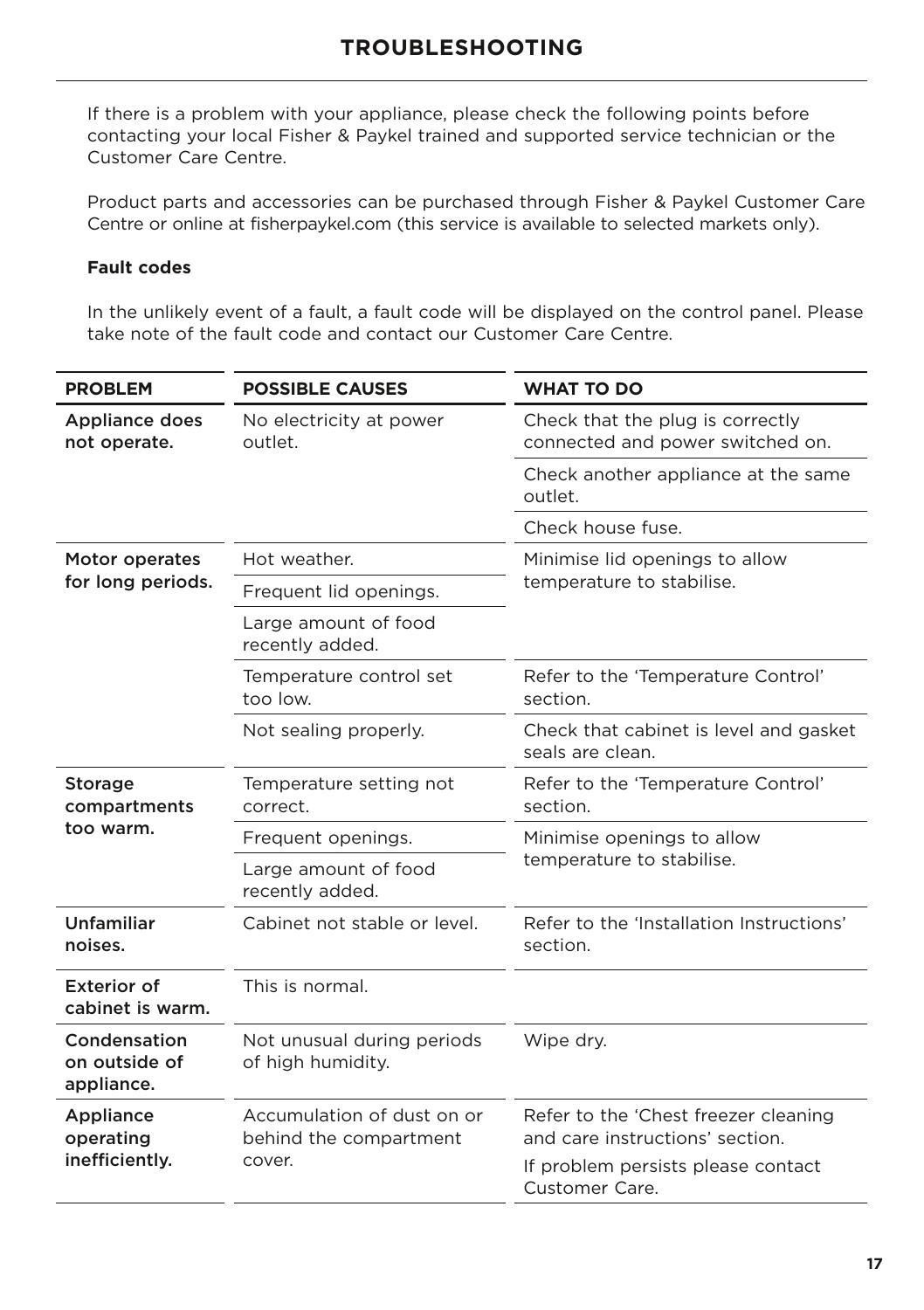| <b>PROBLEM</b>                | <b>POSSIBLE CAUSES</b>              | <b>WHAT TO DO</b>                                                                                                                              |
|-------------------------------|-------------------------------------|------------------------------------------------------------------------------------------------------------------------------------------------|
| Ice buildup<br>inside freezer | Freezer lid not closing<br>tightly. | Rearrange items in freezer so lid can<br>close tightly.                                                                                        |
| compartment.                  |                                     | Check and clean lid gasket seal.                                                                                                               |
|                               |                                     | Defrost freezer if ice build up is more<br>than 6mm deep.                                                                                      |
| Light not<br>working.         | Bulb blown.                         | If your bulb should need replacing<br>contact the Customer Care Centre<br>or your Fisher & Paykel trained and<br>supported service technician. |
|                               | Freezer not working.                | Check that the appliance is turned on<br>at the wall.                                                                                          |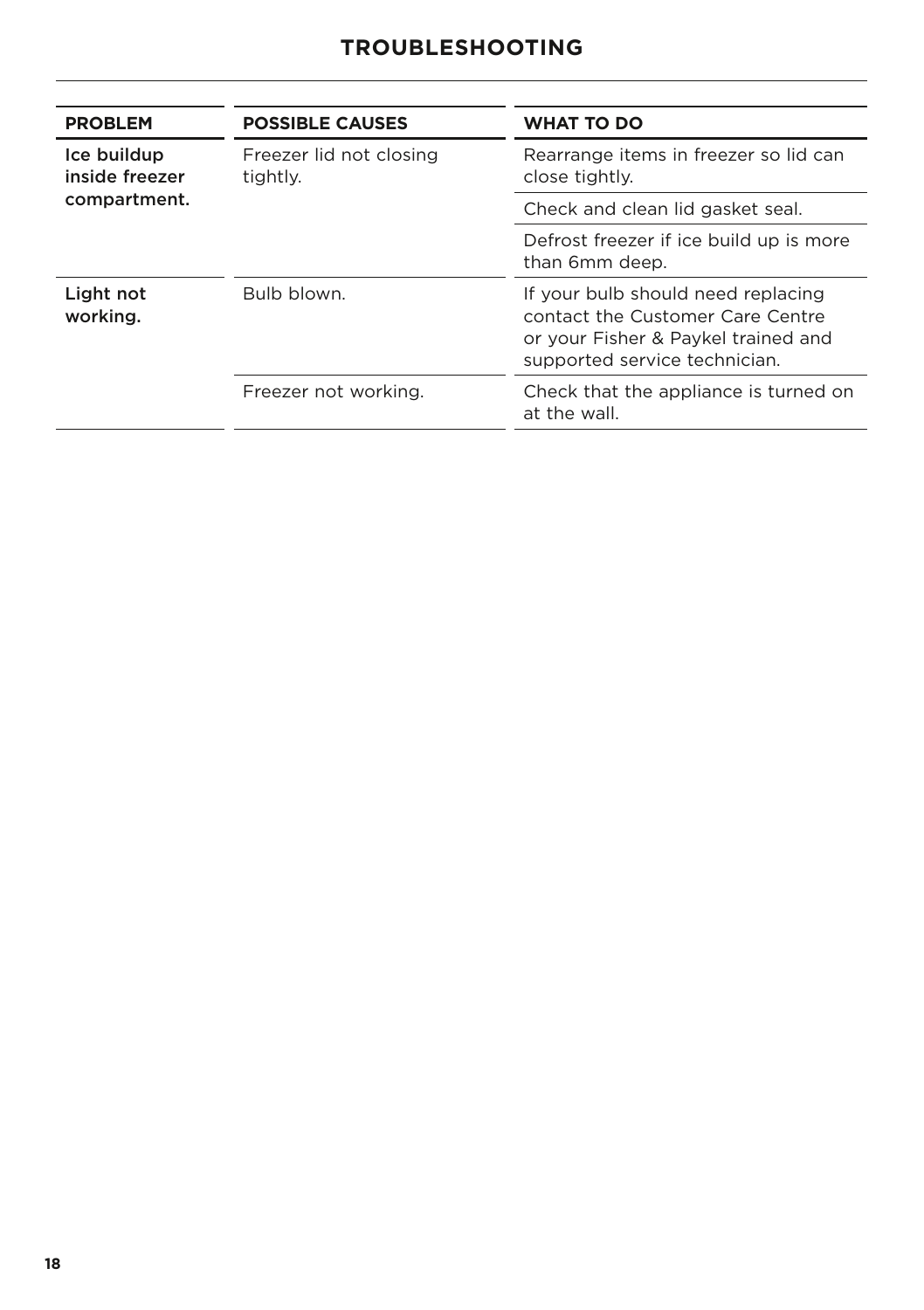You automatically receive a 2 year Manufacturer's Warranty with the purchase of this appliance covering parts and labour for servicing within New Zealand and Australia.

### **Fisher & Paykel undertakes to:**

Repair or, at its option, replace without cost to the owner either for material or labour any part of the product, the serial number of which appears on the product, which is found to be defective within TWO YEARS of the date of purchase.

Note: this Manufacturer's Warranty is an extra benefit and does not affect your legal rights.

### **This Manufacturer's Warranty DOES NOT cover**

- A Service calls which are not related to any defect in the product. The cost of a service call will be charged if the problem is not found to be a product fault. For example:
	- 1 Correcting the installation of the product.
	- 2 Instructing you how to use the product.
	- 3 Replacing house fuses or correcting house wiring or plumbing.
	- 4 Correcting fault(s) caused by the user.
	- 5 Noise or vibration that is considered normal, eg drain/fan sounds, refrigeration noises or user warning beeps.
	- 6 Correcting damage caused by pests, eg rats, cockroaches, etc.
	- 7 Replacement light bulbs.
- B Defects caused by factors other than:
	- 1 Normal domestic use; or
	- $(2)$  Use in accordance with the product's user quide.
- C Defects to the product caused by accident, neglect, misuse or 'act of God'.
- D The cost of repairs carried out other than by a Fisher & Paykel trained and supported service technician or the cost of correcting such repairs.
- $E$  Normal recommended maintenance as set out in the product's user guide.
- $(F)$  Repairs when the appliance has been dismantled, repaired or serviced by other than a Fisher & Paykel trained and supported service technician or the selling dealer.
- G Pick-up and delivery.
- $H$  Transportation or travelling costs involved in the repair when the product is installed outside the Fisher & Paykel trained and supported service technician's normal service area.
- $(I)$  Filter replacement except in the case of faulty parts or materials within the filter cartridge.
- $\overline{O}$  Damage (including water damage) caused by faulty installation or plumbing.

Nothing in this Manufacturer's Warranty is intended to, or does limit, any rights you may have under law to recover the costs of inspecting or returning the goods to us.

This product has been designed for use in a normal domestic (residential) environment. This product is not designed for any commercial use (whatsoever). Any commercial use by a customer will affect this product's Manufacturer's Warranty.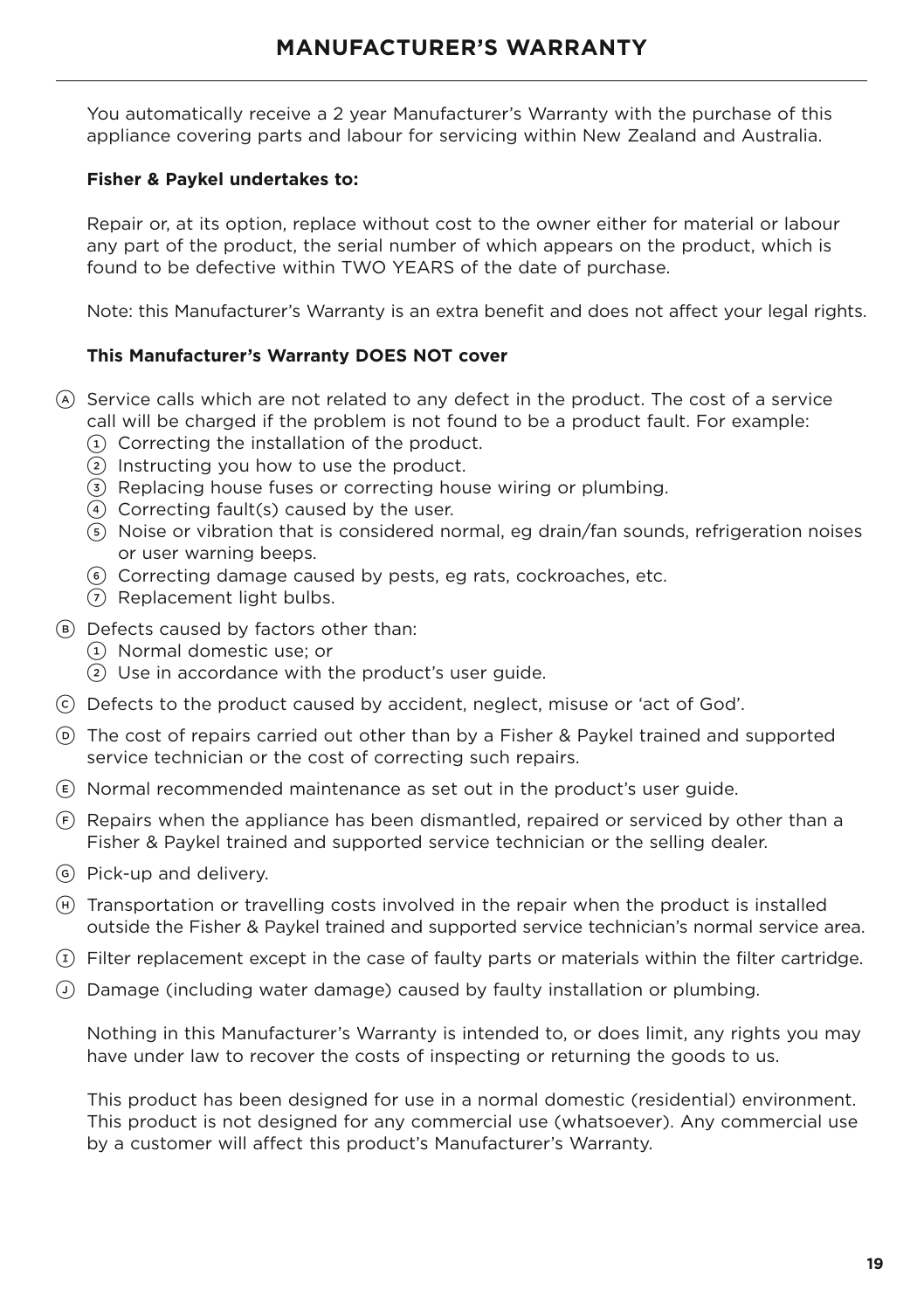Service under this Manufacturer's Warranty must be provided by a Fisher & Paykel trained and supported service technician (refer to the 'Customer Care' section at the back of this book). Such service shall be provided during normal business hours. This Manufacturer's Warranty certificate should be shown when making any claim.

### **For Australian Customers**

This Manufacturer's Warranty is an extra benefit and does not affect your legal rights. Our goods come with guarantees that cannot be excluded under the Australian Consumer Law. You are entitled to a replacement or refund for a major failure and compensation for any other reasonably foreseeable loss or damage. You are also entitled to have the goods repaired or replaced if the goods fail to be of acceptable quality and the failure does not amount to a major failure.

Please keep this user guide in a safe place.

Complete and keep for safe reference:

| Model      |                                                                                                     |
|------------|-----------------------------------------------------------------------------------------------------|
| Serial No. | and the contract of the contract of the contract of the contract of the contract of the contract of |
|            |                                                                                                     |
| Purchaser  | <u> 1980 - Johann Stoff, amerikansk politiker (d. 1980)</u>                                         |
| Dealer     |                                                                                                     |
| Suburb     |                                                                                                     |
| Town       |                                                                                                     |
| Country    |                                                                                                     |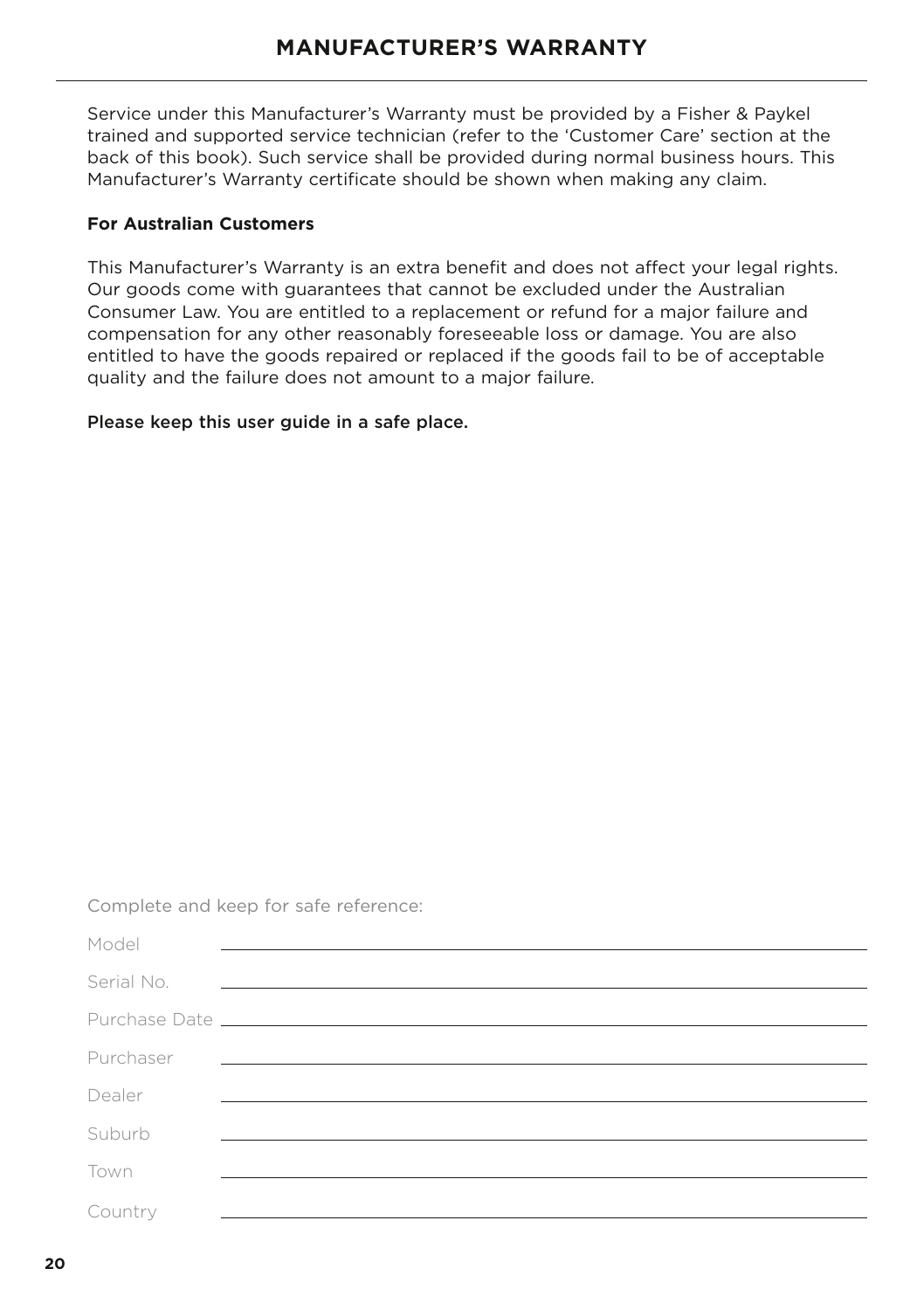#### **Before you call for service or assistance...**

Check the things you can do yourself. Refer to the installation instructions and your user guide and check that:

- 1 Your product is correctly installed.
- 2 You are familiar with its normal operation.
- 3 You have read the 'Troubleshooting' section at the back of the book.

If after checking these points you still need assistance or parts, please refer to your nearest Fisher & Paykel trained and supported service technician, Customer Care, or contact us through our website fisherpaykel.com.

#### **In New Zealand if you need assistance…\***

Call the Fisher & Paykel Customer Care Centre and talk to one of our Customer Care Consultants. **Toll Free:** 0800 FP CARE or 0800 372 273 **Fax:** (09) 273 0656 **Website:** fisherpaykel.com **Postal address:** Fisher & Paykel Appliances Ltd, PO Box 58550, Botany, Auckland 2163

#### If you need service…\*

Fisher & Paykel has a network of Fisher & Paykel trained and supported service technicians that can carry out any service necessary on your appliance. Our Customer Care Centre can recommend a Fisher & Paykel trained and supported service technician in your area.

### **In Australia if you need assistance…\***

Call the Fisher & Paykel Customer Care Centre and talk to one of our Customer Care **Consultants Toll Free:** 1300 650 590 **Fax:** (07) 3826 9298 **Website:** fisherpaykel.com **Postal address:** Fisher & Paykel Appliances Australia Pty Ltd, PO Box 798, Cleveland QLD 4163

#### If you need service…\*

Fisher & Paykel has a network of Fisher & Paykel trained and supported service technicians that can carry out any service necessary on your appliance. Our Customer Care Centre can recommend a Fisher & Paykel trained and supported service technician in your area.

\*If you call, write or contact us via our website please provide: your name and address, model number, serial number, date of purchase and a complete description of the problem. This information is needed in order to better respond to your request for assistance.

#### Product details can be found on the serial plate located externally on the back of the appliance.

### **Registration**

Register your product with us so we can provide you with the best service possible. To register your product visit our website: **fisherpaykel.com**